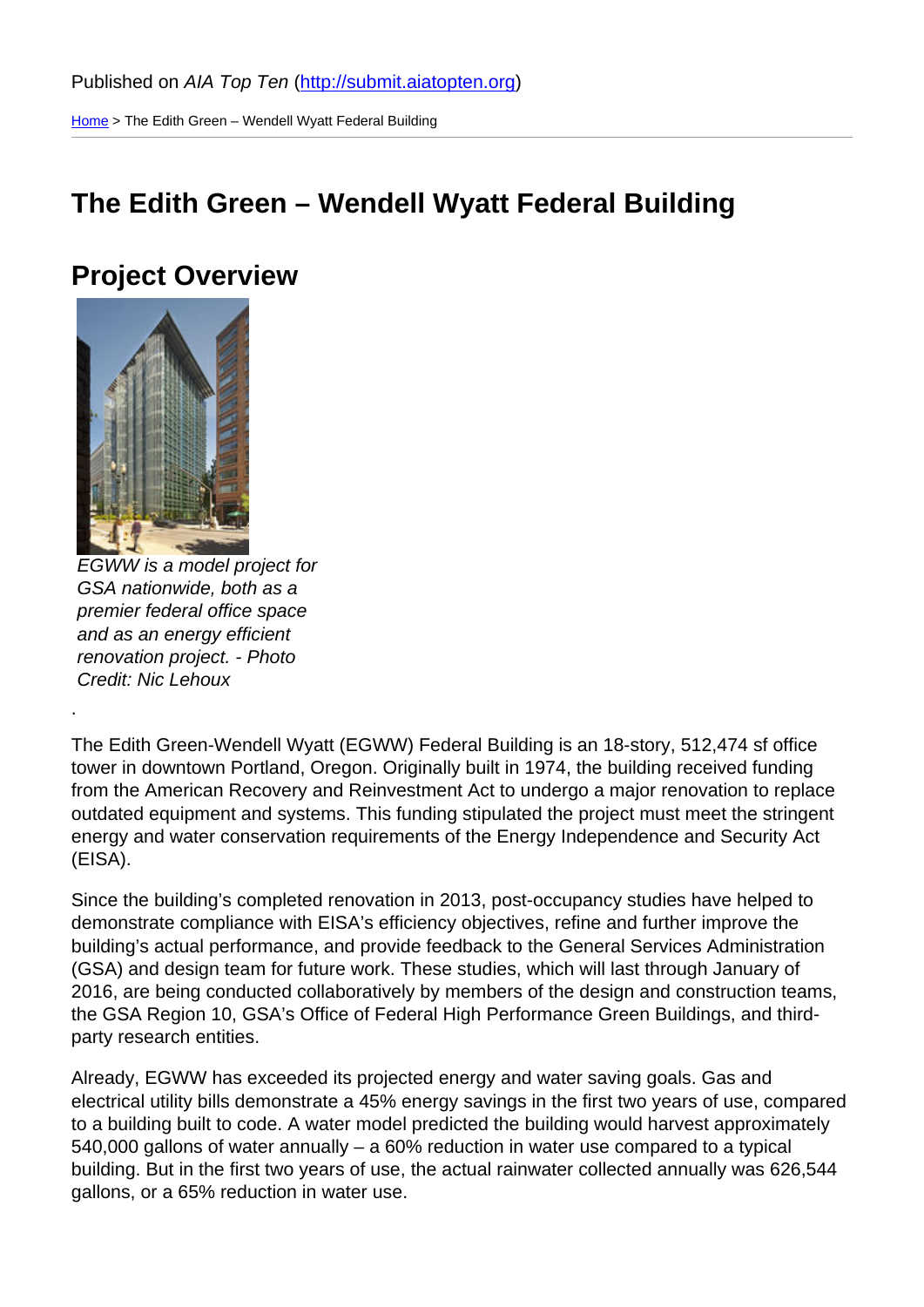In a recent tenant satisfaction survey, EGWW has an overall satisfaction rating of over 75%. Although it's difficult to correlate specific green building measures to overall tenant satisfaction, several survey comments connect these innovations to an improved experience:

"I very much appreciate […] the LEED Certification and all of the building features that meet it. Great natural lighting. Water cooling system is adequate and I appreciate the higher headroom it allows. Using recycled water in the bathrooms is a plus," said an employee at the Bureau of Land Management.

A Forest Service staffer working in EGWW said, "I think the EGWW building is not only beautiful, but a pleasant place to work. The lighting is great, and all aspects of GSA-controlled items function appropriately."

"The lighting provided in the workspace is such a plus!" said another Forest Service employee.

Building Manager Howard Schaffer remarked on the feedback he has received, "I hear common praise of the plants, and now being able to sit in first floor lobby, the outside eating area, or Conference Room 1, and looking through the glass at the plants."

Since building energy use is typically unstable during the first few months of operation, a oneyear stabilization period was allowed before calibrating the energy model. Data is collected and validated by the building operator through a Building Management System (BMS), utility bills, and manual meter readings.

After the one-year stabilization, the original energy models used during the construction process were calibrated, adjusting the original eQuest baseline and proposed building models to account for as-built deviations. This created a revised baseline and an as-built model to use as comparisons.

#### **Location:**

1220 SW 3rd Avenue Portland Oregon 97204 United States **Project Owner:**  General Services Administration - Region 10 NW Arctic Region **Submitting Architect:**  SERA Architects **Joint Venture or Associate Architect:**  Cutler Anderson Architects **Project Completion Date:**  May, 2013 **Project Site:**  Previously Developed Land **Project Type:**  Office – 100,001 or greater **Project Site Context/Setting:**  Urban **Other Building Description:**  Renovation **Building or Project Gross Floor Area:**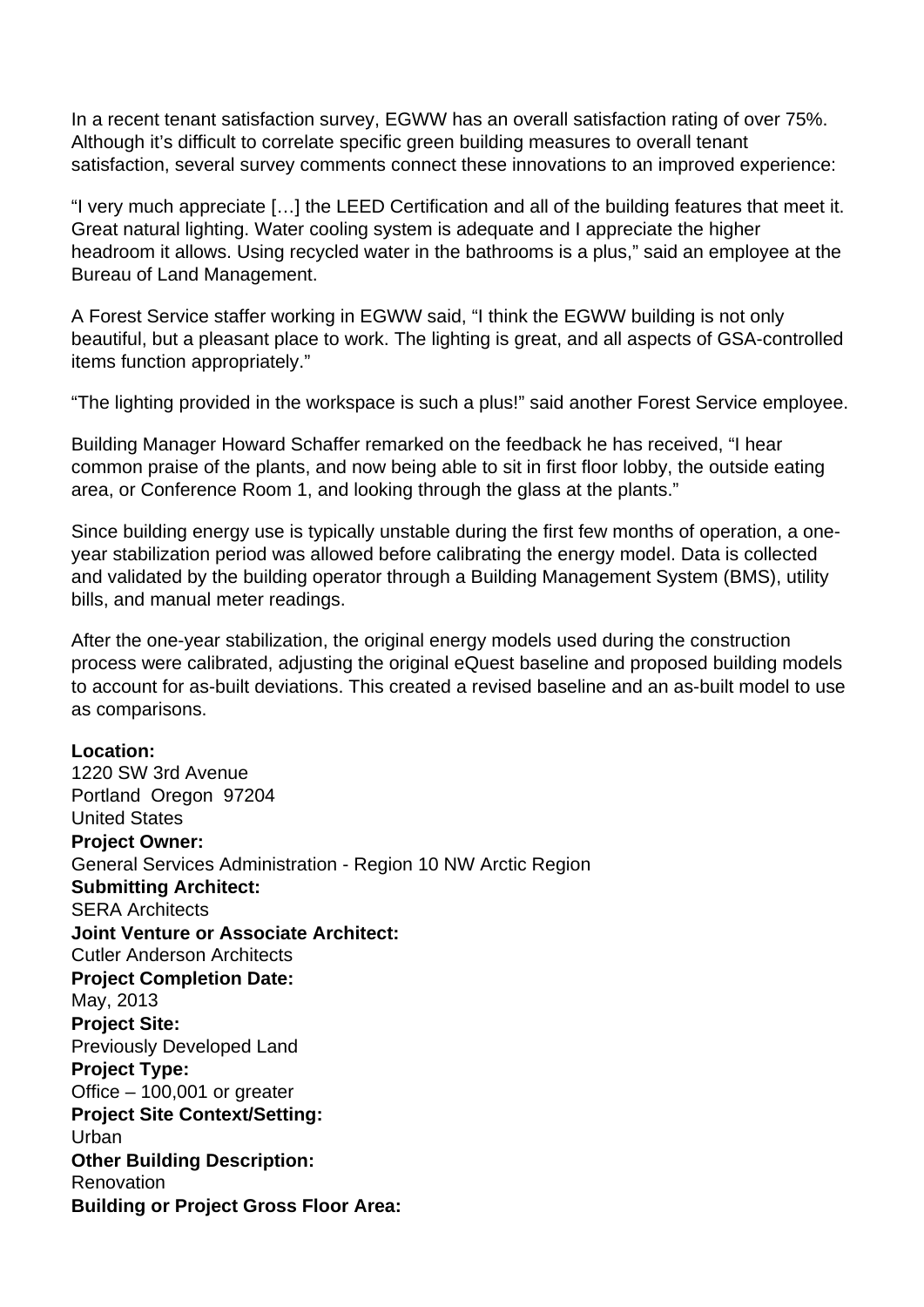512,474 square feet **BOMA Floor area method used?:**  No **Hours of Operation:**  8 a.m. - 5 p.m. **Total project cost at time of completion, land excluded:**  \$141,500,000.00

## **Design & Innovation**



The vertical reeds support climbing vines and give occupants a connection to nature. - Photo Credit: Nic Lehoux

.

GSA's goal for transforming EGWW from an aging energy hog to a premier green retrofit was fully embraced during design and construction. Implementation of one of the project's biggest innovation – the replacement of the pre-cast concrete cladding with a high-performance skin – not only made the building more energy efficient, but also allowed for a radiant heating and cooling system that freed up approximately 31,000 extra square feet of net rentable space.

The new skin also aimed to be visually responsive to the realities of place and building type. To that end, every face of the building presents a different set of aluminum reflecting and shading elements that were modeled to respond year-round variations of the sun. Horizontal panels reflect light and provide shade on the southwest and southeast, while west-facing vertical 'reeds' provide relief from the low-angle sun – all without obstructing views.

As significant as the 55% energy use reduction and 65% water use reduction are, the most remarkable result of the renovation was the increased occupant satisfaction achieved. One year after moving into EGWW, tenants indicated increased satisfaction compared to their temporary quarters in a survey for the Center for the Built Environment.

## **Regional/Community Design**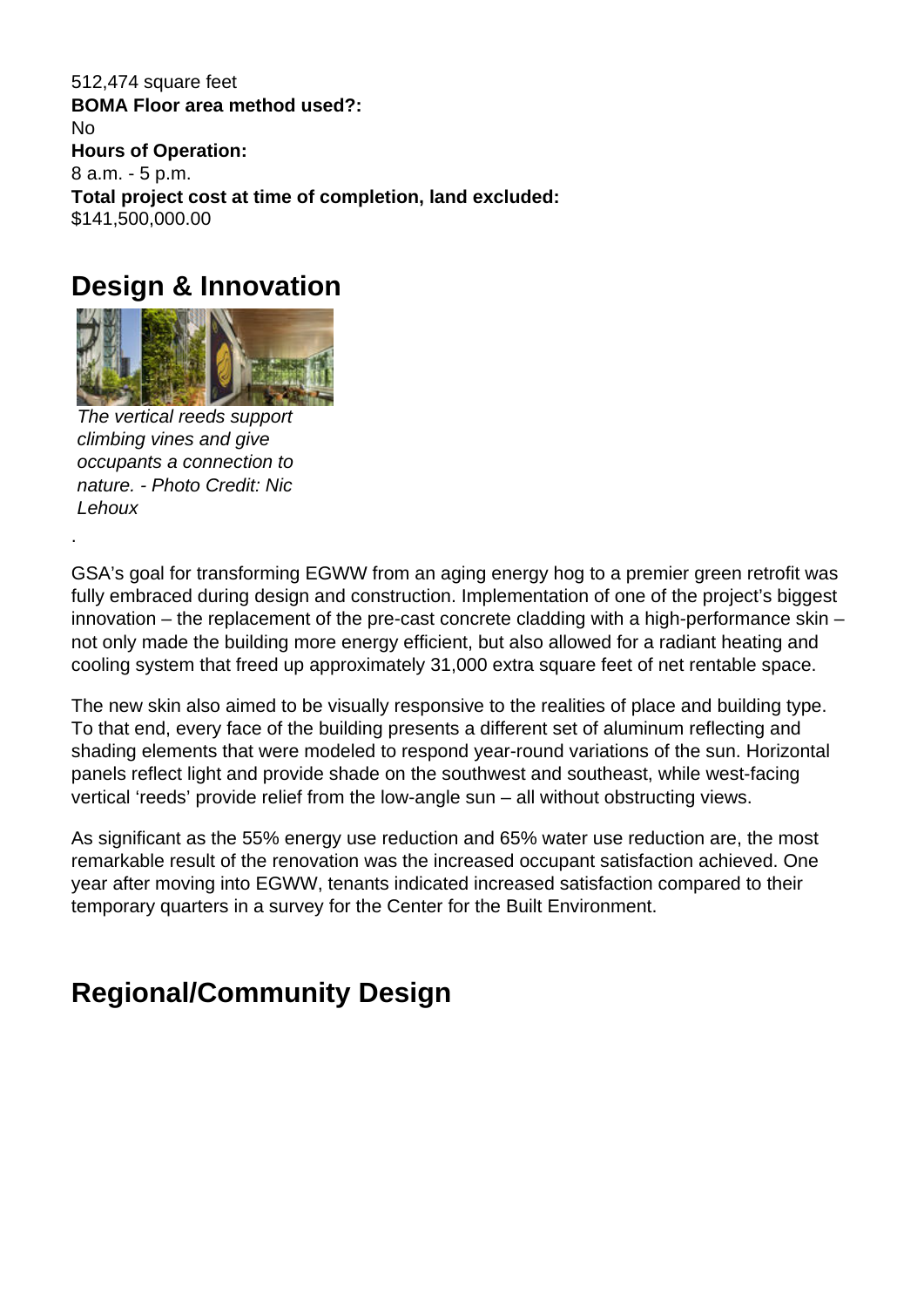

The area surrounding EGWW is rich with transportation and services that reduce workers' need to drive. - Photo Credit: **SERA** 

The decision to reuse the existing building was one of the greenest for EGWW. In addition to setting a precedent for how a mid-century high rise can be adapted for modern use and meet strict sustainability standards, this decision also reinforced the regional connectivity of government buildings in a key part of downtown Portland. The existing site is within the city's central business district, and adjacent to the city hall and the federal courthouse. It's also less than two blocks from the downtown bus mall and within walking distance of four light rail lines. The vast transit options account for a possible 283 rides per day by employees, and as a result of the renovation, 1,200 federal workers are not reliant on automobiles for transportation. The building rates impressively for active transport with a Walkscore rating of 98, a Transit Score of 94, and a Bike Score of 94.

From a design aspect, materials such exterior glass, aluminum and steel achieve improved seismic performance while also conveying the prominence and permanence desired of a government building. For the first time in 40 years, EGWW is a unique contribution to the city's skyline.

#### **Metrics**

.

**Estimated percent of occupants using public transit, cycling or walking:**  85%

## **Land Use & Site Ecology**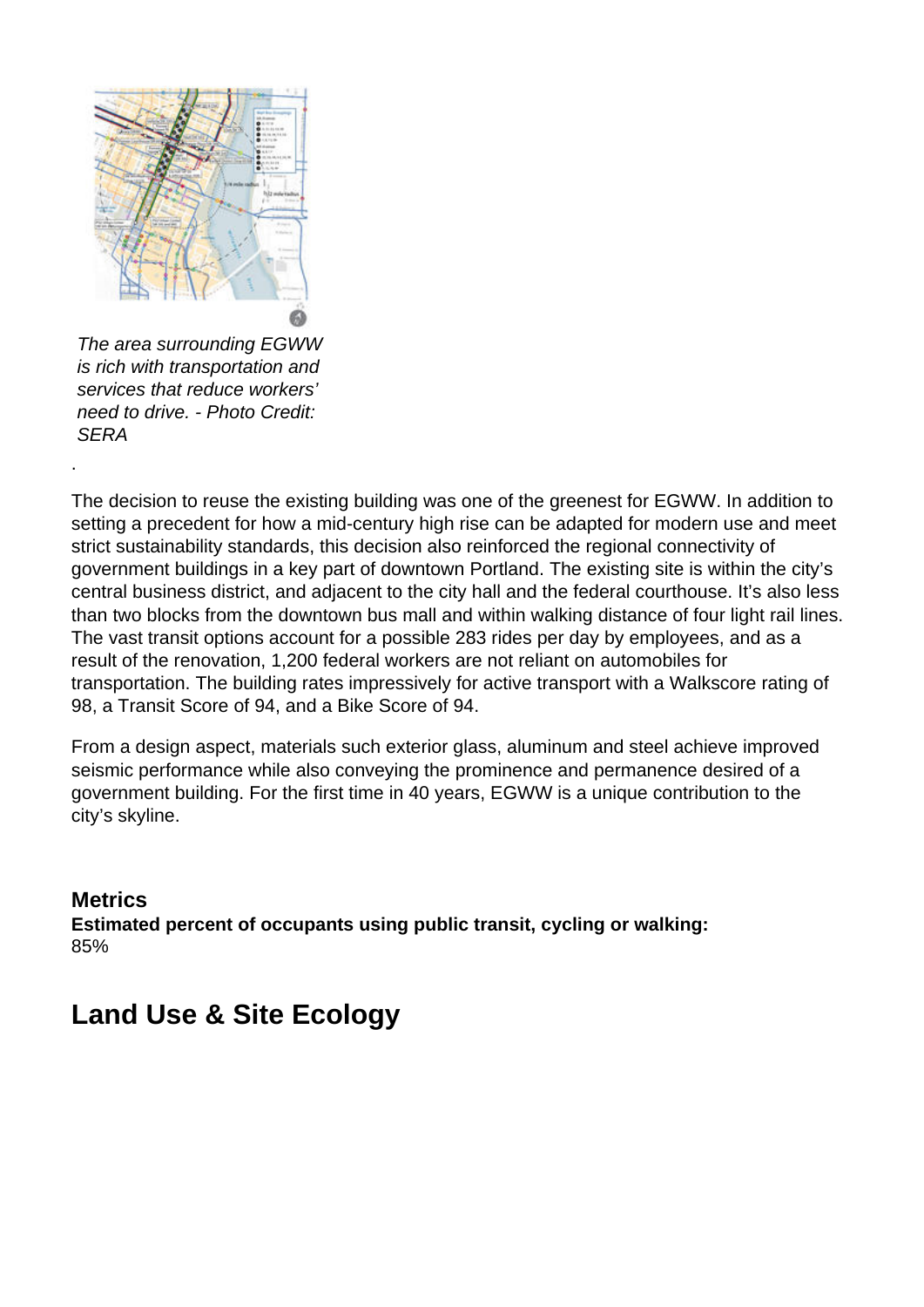

.

The building's west-facing reeds filter the sun's rays and host a variety of native deciduous vines. - Photo Credit: Nic Lehoux

The most prominent feature of EGWW are the staggered vertical "reeds" on the west façade, which not only shade the building, but support a native ecosystem. A tapestry of climbing vines ascend the reeds, connecting the building to the ground plane and surrounding landscape – a lush arrangement of plants selected from the bio-region for their qualities of beauty, drought tolerance, soil adaptability, and compatibility with security guidelines. The deciduous vines also allow extra light into the building during winter; in autumn they provide a pop of color.

A light-weight soil matrix supports vigorous growth and allows drainage to the structure below. The soil is 20 inches deep and consists of a blend of organics, pumice and local sandy topsoil. Plants were selected, sourced, container grown, and developed for an additional season in order to target a 12- to 15-foot height at planting. Vines are spaced three feet apart on both sides of the screen, and the species are varied with each exposure to include specific functions. For instance, fragrant varietals flank the entrance and exit.

Visible from a distance, the planting scheme helps communicate GSA's green commitment while providing a unique setting for the re-birth of this urban building.

### **Bioclimatic Design**



Because of the importance daylighting plays in human health and comfort, the project optimized daylighting in the perimeter zone utilizing a task/ambient approach to lighting. - Photo Credit: SERA

.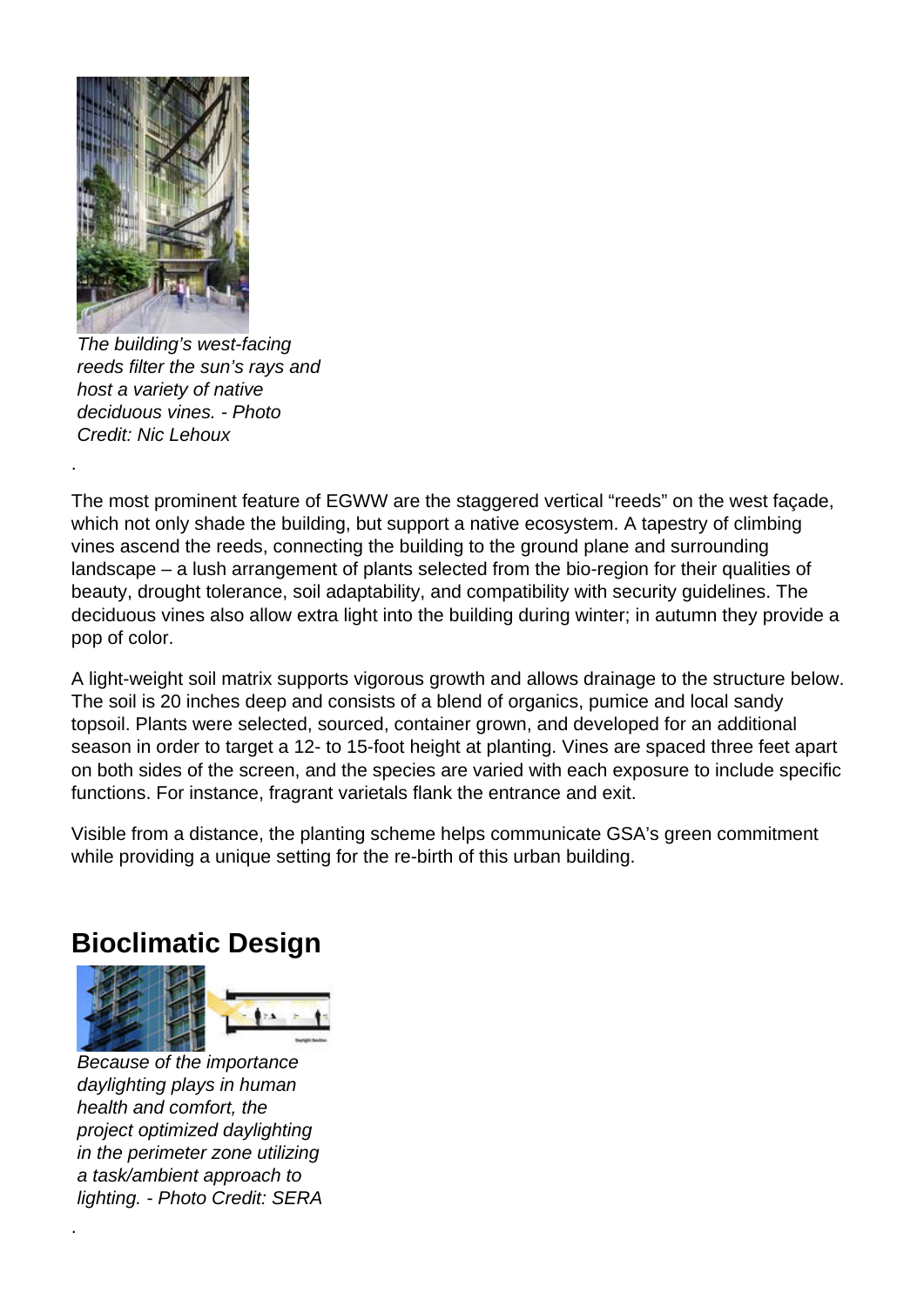Two big changes to the area surrounding EGWW occurred during construction that altered its microclimate and required adaptive responses by the building team: the removal of a building to the south, and the addition of a building to the east. With the removal of a building to the south, the zone immediately adjacent to the window would now be warmer. A thermal comfort study provided a solution: add an active radiant panel to the perimeter soffit. This not only addressed the added thermal load at the perimeter, but also provided a higher degree of thermal comfort and more uniform temperatures throughout the depth of the space.

During the thermal comfort survey, the team found reflected light and heat from an adjacent building that was not present during the design process. The survey indicated that the lowest thermal comfort response was from the lower, east-facing floors across from the new building, while the most positive thermal response was from the same floors to the south. Flexibility built into the original design allowed for a post-occupancy rezoning, which allowed for increased cooling in this area.

These situations both offer an important lesson: design for future possibilities as well as current conditions.

### **Light & Air**

.



Key to the building's energy efficient design was transforming the existing, uninsulated facade to a highperformance curtain wall with elevation-specific shading devices. - Photo Credit: SERA

One design strategy that has proven to benefit building occupants is the use of light shelves and reflectors to enhance the building's daylighting design. High occupant satisfaction on the upper floors on the building's west side illustrates the success of the vertical reeds. According to the occupant survey, 65% of EGWW occupants report satisfaction with the amount office daylight. Additionally, a third-party study showed that in addition to energy savings, the effects of the daylighting helped with circadian entrainment.

Another major design strategy, use of hydronic radiant ceiling panels with DOAS, was estimated to save 10% to 15% of total building energy use when compared to a variable air volume mechanical system. Although the system provides a high level of thermal comfort and indoor air quality, it was predicted that occupants accustomed to noisily blown cool or warm air (as in traditional systems) would perceive a problem linking minimal air movement to a lack of cooling. One way this was corrected during the post-occupancy work was to adjust the range of temperature allowed to improve the balance between energy savings and occupant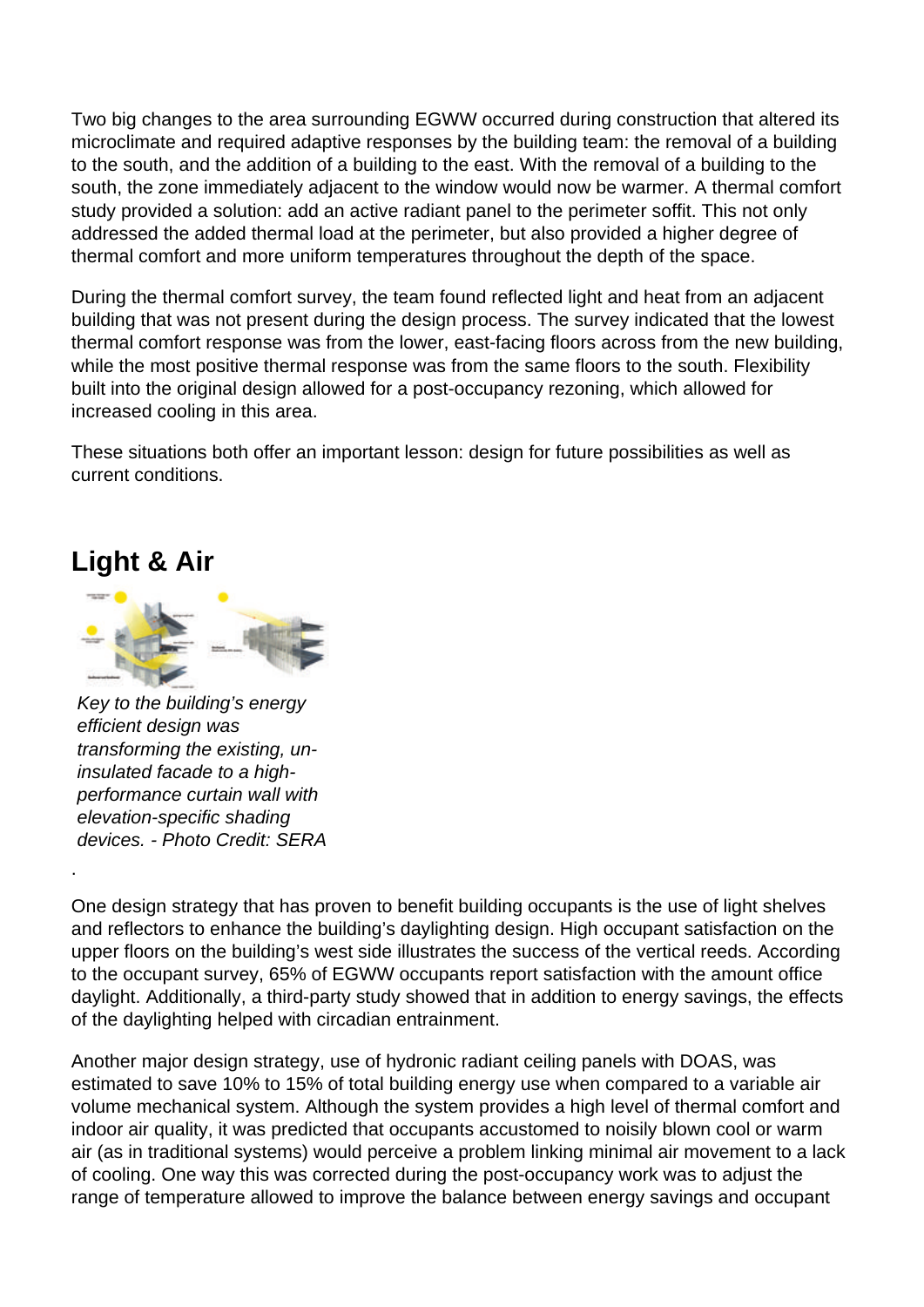comfort.

**Metrics Daylighting at levels that allow lights to be off during daylight hours:**  65% **Views to the Outdoors:**  96% **Within 15 feet of an operable window:**  51%

# **Water Cycle**



<sup>65%</sup> water savings has been achieved through a dual strategy of incorporating water conserving plumbing fixtures together with a rainwater collection system. - Photo Credit: SERA

.

EGWW achieved greater than 65% water savings through a dual strategy of incorporating water-conserving plumbing fixtures together with a 160,000-gallon tank for collecting rainwater. Created by repurposing an underground rifle range, the tank allows rainwater to be stored and used for toilet flushing, irrigation and mechanical cooling tower makeup water. It also helps the project meet another of EISA's goals – managing stormwater to mitigate negative stream flow effects. When rain hits the angled 180 kW solar array atop the building, it's channeled directly to the storage tank.

Although the building doesn't separately measure potable water for landscaping, the maintenance staff does report daily water readings. In the winter, EGWW uses approximately 10,000 gallons of water per day. During the summer months, irrigation and cooling towers consume between 12,000 to 17,000 gallons per day. Of that, between 800 to 1,000 gallons of potable water is used each day until the tank runs dry, typically in July. Over the course of a year, an impressive 626,544 gallons of rainwater has been collected and reused, the equivalent of seven competition-size high school swimming pools. During winter months, rainwater accounts for up to 85% of the total building water use.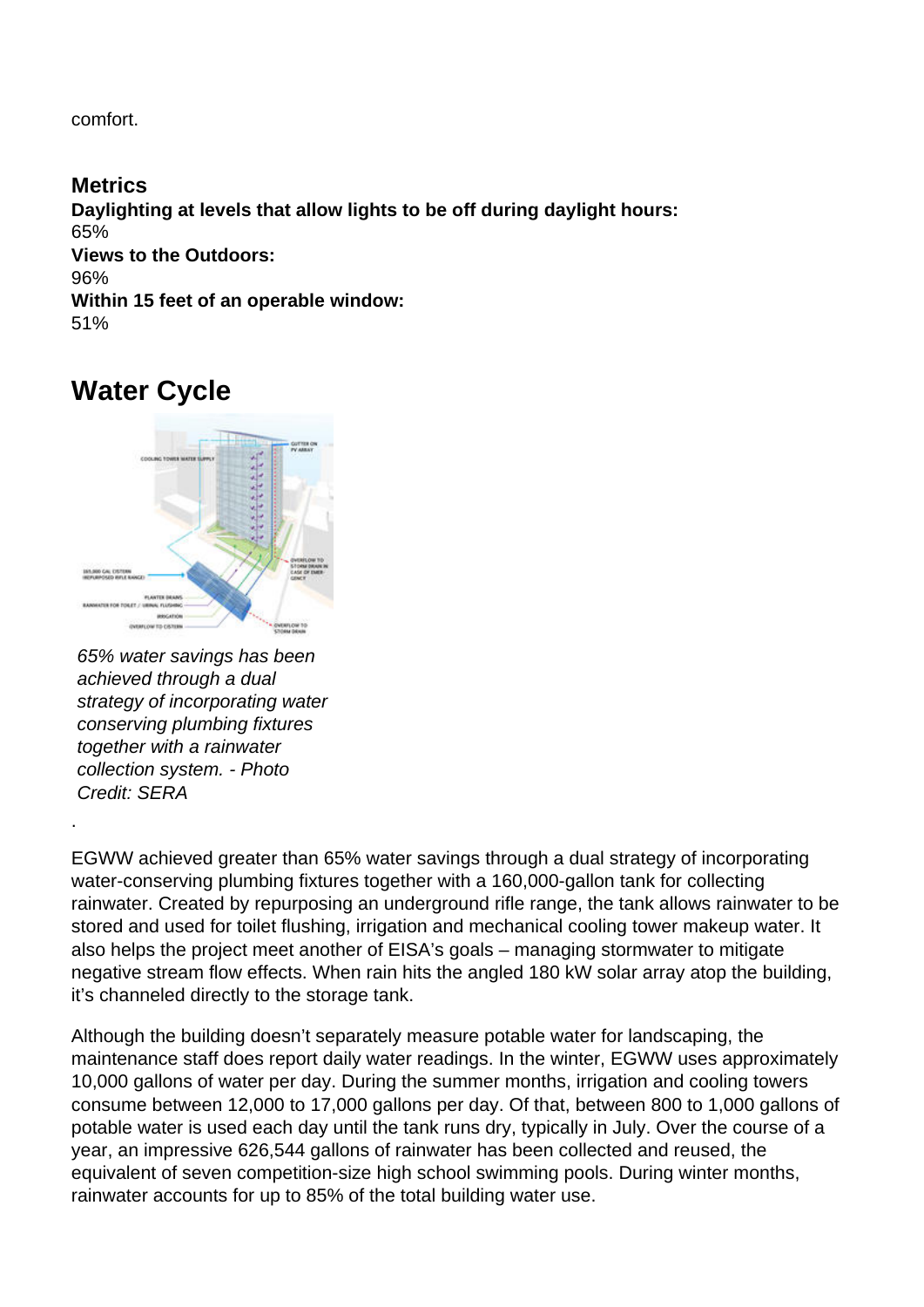#### **Metrics Percent reduction of regulated potable water:**  65% **Annual water use (measured):**  2 645 557gallons **Is potable water used for irrigation:**  Yes **Percent of rainwater from maximum anticipated 24 hour, 2-year storm event that can be managed onsite:**  90%

# **Energy Flows & Energy Future**



Since its completed renovation, EGWW's energy consumption has been cut in half. Post-occupancy studies have allowed for fine-tuning of its systems and thus additional energy savings. - Photo Credit: SERA

.

Based on collected utility data, the renovated EGWW uses 55% less energy than the original building. This efficiency derives in part from an exceptional façade design featuring shading devices stretching up the entire 18-story height of the west face, and an integrated shade/light reflector system on the south and east faces. These shading strategies were key to being able to incorporate the project's primary Energy Conservation Measure – a radiant heating and cooling system. Occupant comfort and indoor air quality are also enhanced by use of a radiant system, underscoring the fact that the building's tenants and their productivity are the ultimate beneficiaries of this next-generation building. Employees are encouraged to contribute to energy reductions through the use of building signage touting the numerous green strategies incorporated throughout EGWW.

One significant change to the project that occurred after design was the incorporation of a server farm in the basement of the building, which allowed for the collection of waste heat for warming other areas of the building. This strategy results in additional energy savings compared to the sprinkling of servers on multiple floors.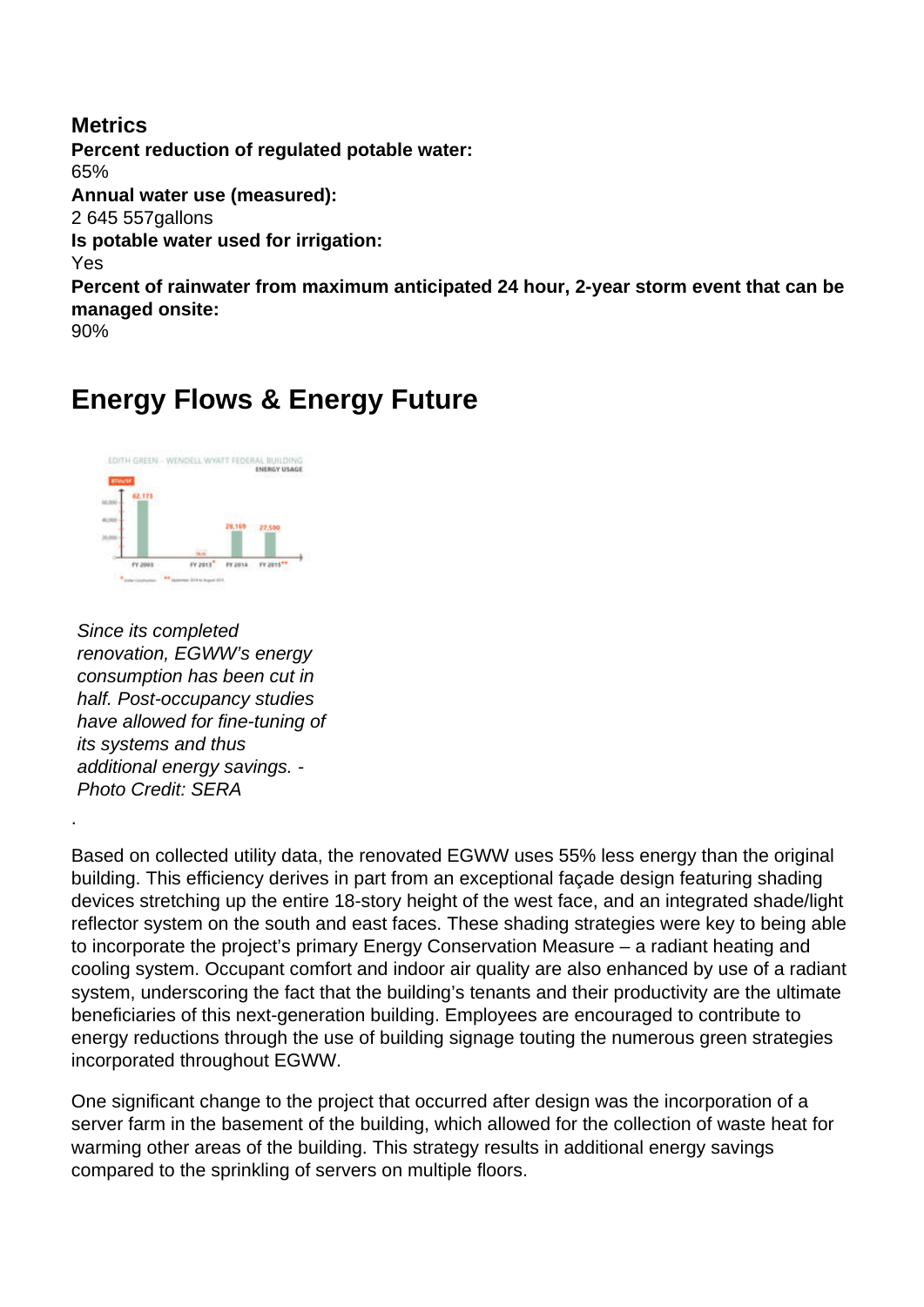The building is predicted to achieve an Energy Star score of 97.

**Metrics** Total pEUI: 30 kBtu/sf/yr Total EUI actual: 30 kBtu/sf/yr Net pEUI: 28 kBtu/sf/yr Net EUI actual: 28 kBtu/sf/yr Percent Reduction from National Median EUI for Building Type (predicted): 63% Percent reduction actual: 62.70% Lighting Power Density: 0.50 watts/sf Upload Energy Data Attachment: EGWW - 2015 Energy Usage Analysis System BTUs.pdf

## [Materials & Construction](http://submit.aiatopten.org/sites/default/files/EGWW - 2015 Energy Usage Analysis System BTUs.pdf)

Over the course of a year, EGWW transformed from a pre-cast concrete façade to a high performance curtain wall. - Photo Credit: SERA

.

One of the systems selected both for its benefits to human health and for its energy efficiency was the radiant heating and cooling system. While better for indoor air quality than conventional systems, and incredibly efficient, one of the perceived negatives of the radiant panels was a lack of air movement, which many people equate with cooling. An important lesson learned was the importance of educating tenants on what to expect in their new environment. To facilitate this, the property management team incorporated the GSA's green leasing and operations policy into a program highlighting the building's green features and the impacts they have.

One focus of this program was tenant-led waste diversion. For fiscal year 2015, EGWW had an impressive 51.33% waste diversion rate, which exceeds the GSA's goal of 50% diversion.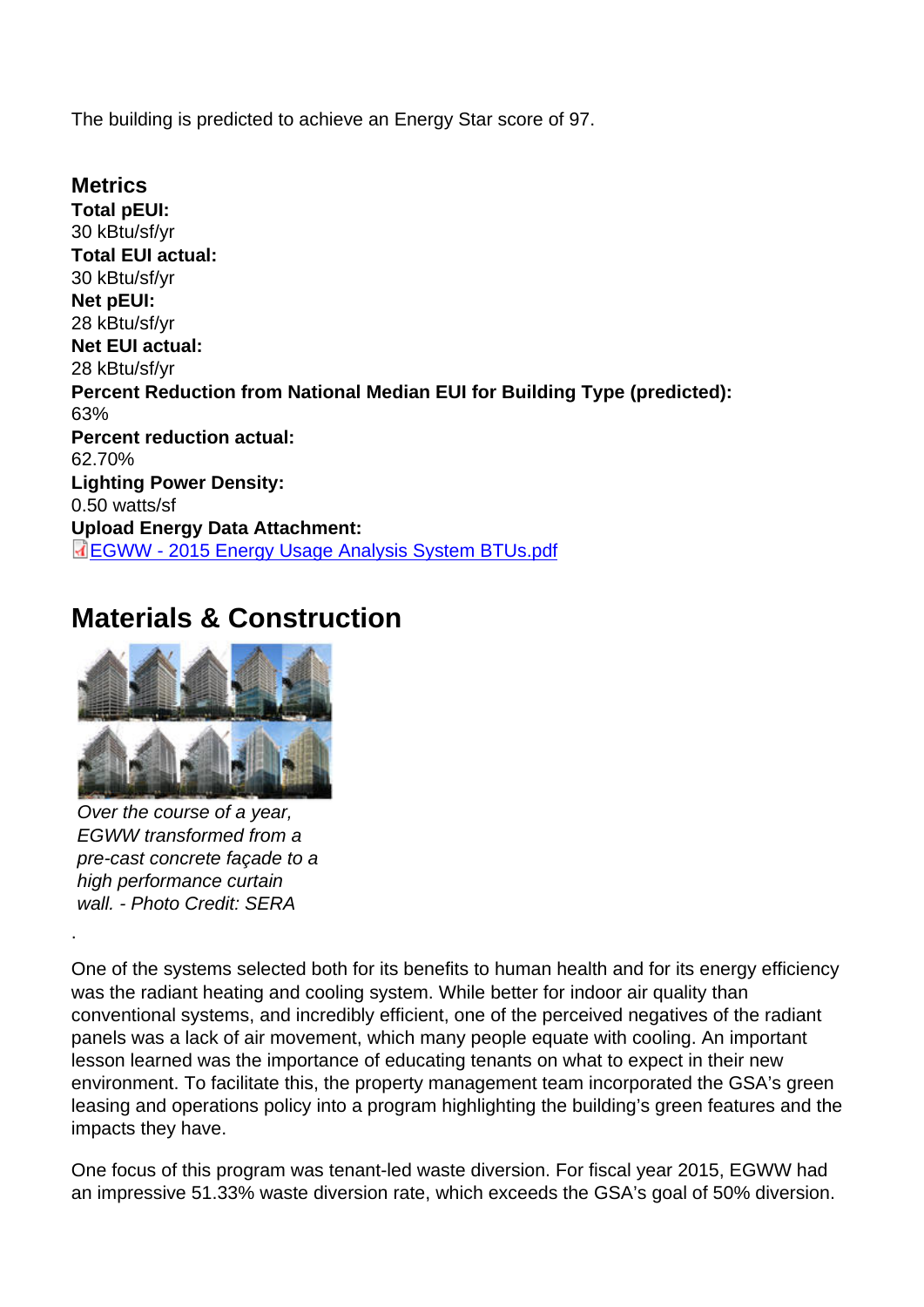In addition to standard recycling of paper, plastic, glass, etc., the building also participates in the offsite composting of landscape organics.

### **Long Life, Loose Fit**



The primary design goal was to transform the existing building from an aging energy hog to one of the premier environmentally-friendly buildings in the nation. - Photo Credit: Nic Lehoux

.

EGWW employed two major design solutions to maximize the building's flexibility and adaptability into the future. The first was the decision to replace the building's precast concrete cladding with a relatively light glass and aluminum system. This modification lightened the structure and allowed the building to meet today's more stringent earthquake code without requiring a major structural upgrade – typically one of the most costly expenses in a renovation of this scale. The curtain wall also features special 'blast-resistant glass,' which GSA mandates for 21st century buildings.

The second innovation was designing the radiant panel ceiling system as a kit of parts, reusable in future tenant improvements. The system included 8-inch sections in addition to the standard 2-foot by 4-foot sections located in alignment with the building's exterior mullions. The system accommodates the insertion of walls on a 5-foot grid, and is critical for long-term flexibility and adaptability. The radiant panels were also designed with disconnects that allow for the building mechanical zones to be reconfigured.

## **Collective Wisdom & Feedback Loops**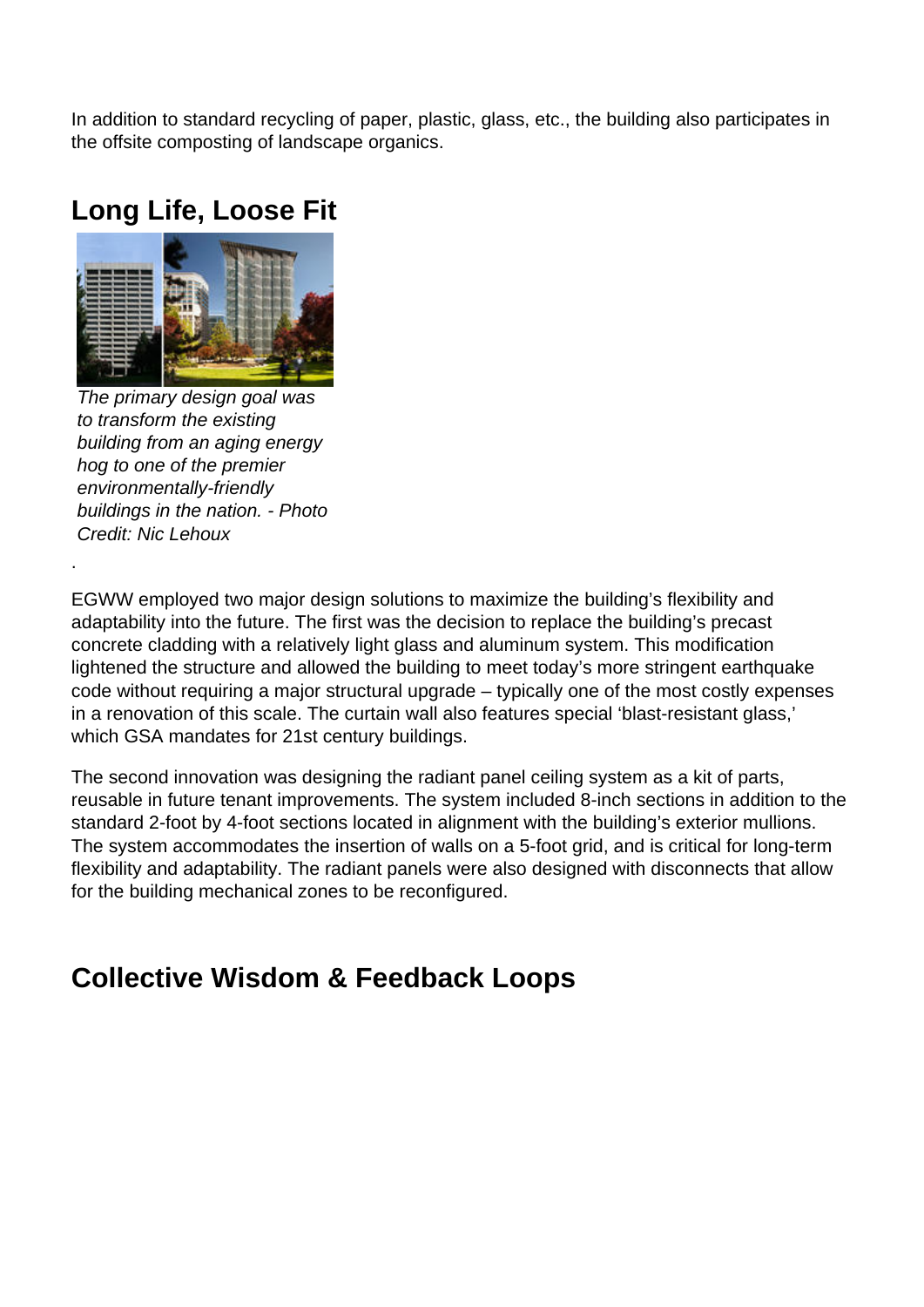

Daylight penetrates to underground conference level. - Photo Credit: Nic Lehoux

.

Based on the design, analysis, and construction process alone, EGWW appears to be a remarkably successful renovation. But success lies in how well the building actually performs. Recognition of this fact has led to a set of aftercare studies and services to fine-tune the building's performance – both for energy efficiency and occupant satisfaction.

In late 2014, occupants rated their satisfaction with the interior conditions of the building in an online survey. Lending a better understanding of the survey's results, the same survey – from the Center for the Built Environment – was given to occupants prior to moving into EGWW, at their previous offices in downtown Portland. Overall, 69% of occupants are satisfied or very satisfied with the building; an additional 14% are neutral in their ratings.

The aftercare phase also found nuances in performance that were challenging to identify in the design phase: the thermal and light level preferences of occupants; set up and actual use of work stations; and seasonal sunlight reflections off adjacent buildings that causes glare where shades are not incorporated. For this, calibration of mechanical and lighting control systems and training of the building operators was essential, and required bridging the divide between engineering and building operations.

# **Other Information**

**Cost and Payback Analysis:** 

The building's post-occupancy studies allowed for an analysis of the payback on the building's mechanical system. The radiant heating and cooling system was projected to have more than a \$2 million reduction in lifecycle costs compared to GSA's traditional Variable Air Volume Systems. This cost reduction was based on an estimated annual energy savings of \$228,000. In the two years since its completion, EGWW has boasted an average savings of \$306,450 annually. This will result in a quicker payback than anticipated.

In addition to payback from the measures themselves, the project team used enhancement software for Revit to automate programming calculations and layouts (Onuma), space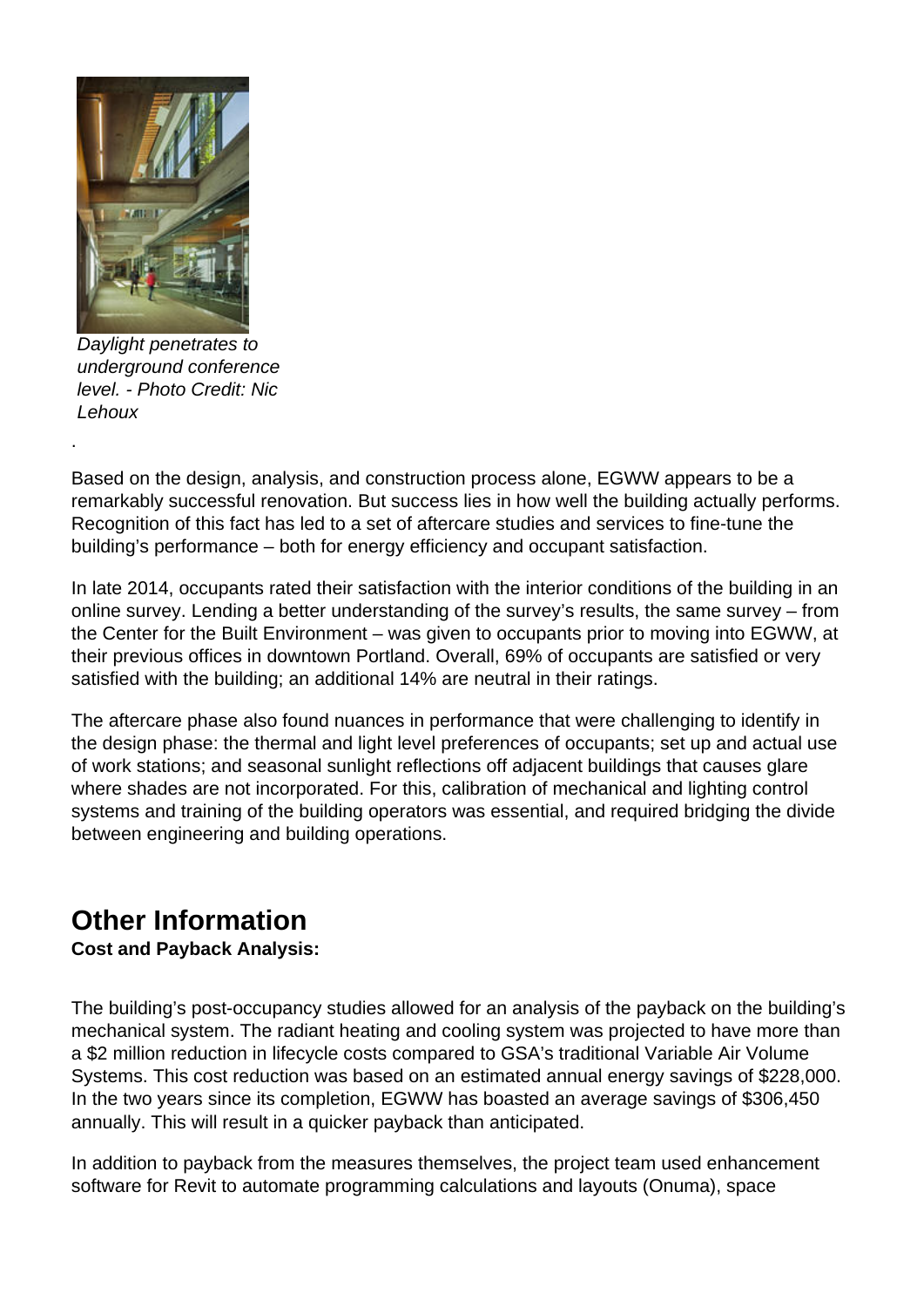program checking (Solibri), and daylight modeling (Ecotect), as well as model?integration clash detection software (Navisworks). The project team estimated that this delivery methodology resulted in accelerating the project by 10 months and saving American taxpayers more than \$900,000 in the process. Today, the savings continue as the operations team leverages the BIM model to make refinements to the building's systems. **Process and Results:** 

Before starting design, project team performed extensive technical research on topics ranging from exterior shading and daylight, to thermal comfort, to occupant behavior in order to ensure the goals of EISA are meet. Working within the context of ARRA funding priorities, the project team defined a suite of inter-related conservation measures projected to exceed the minimum requirements of EISA. Since the primary policy goal of the Act is to increase energy independence by reducing dependence on limited energy resources, the team endeavored to achieve maximum energy use reduction within the guidelines of fiscal responsibility measured through life cycle cost analysis.

This predesign research included a façade optimization study done in two parts: a thermal analysis and a daylighting optimization analysis; a lighting design analysis that looked at savings and costs associated with incorporating various combinations of high performance equipment, thoughtful design strategies, and integration of daylighting and lighting controls; and a plug study that looked at average maximum equipment power density for office equipment, including discounts for diversity of occupancy and equipment usage patterns. In addition, the plug load study estimated how equipment power density changes through low occupancy periods of the business day, and during unoccupied hours.

#### **Rating System(s) Results:**

| <b>Rating System:</b>  |  |  |  |  |
|------------------------|--|--|--|--|
| <b>LEED NC 2009</b>    |  |  |  |  |
| <b>Rating Date:</b>    |  |  |  |  |
| 2013                   |  |  |  |  |
| <b>Score or Rating</b> |  |  |  |  |
| <b>Result:</b>         |  |  |  |  |
| Platinum               |  |  |  |  |

. .

## **Additional Images**



Building elevations - Photo Credit: SERA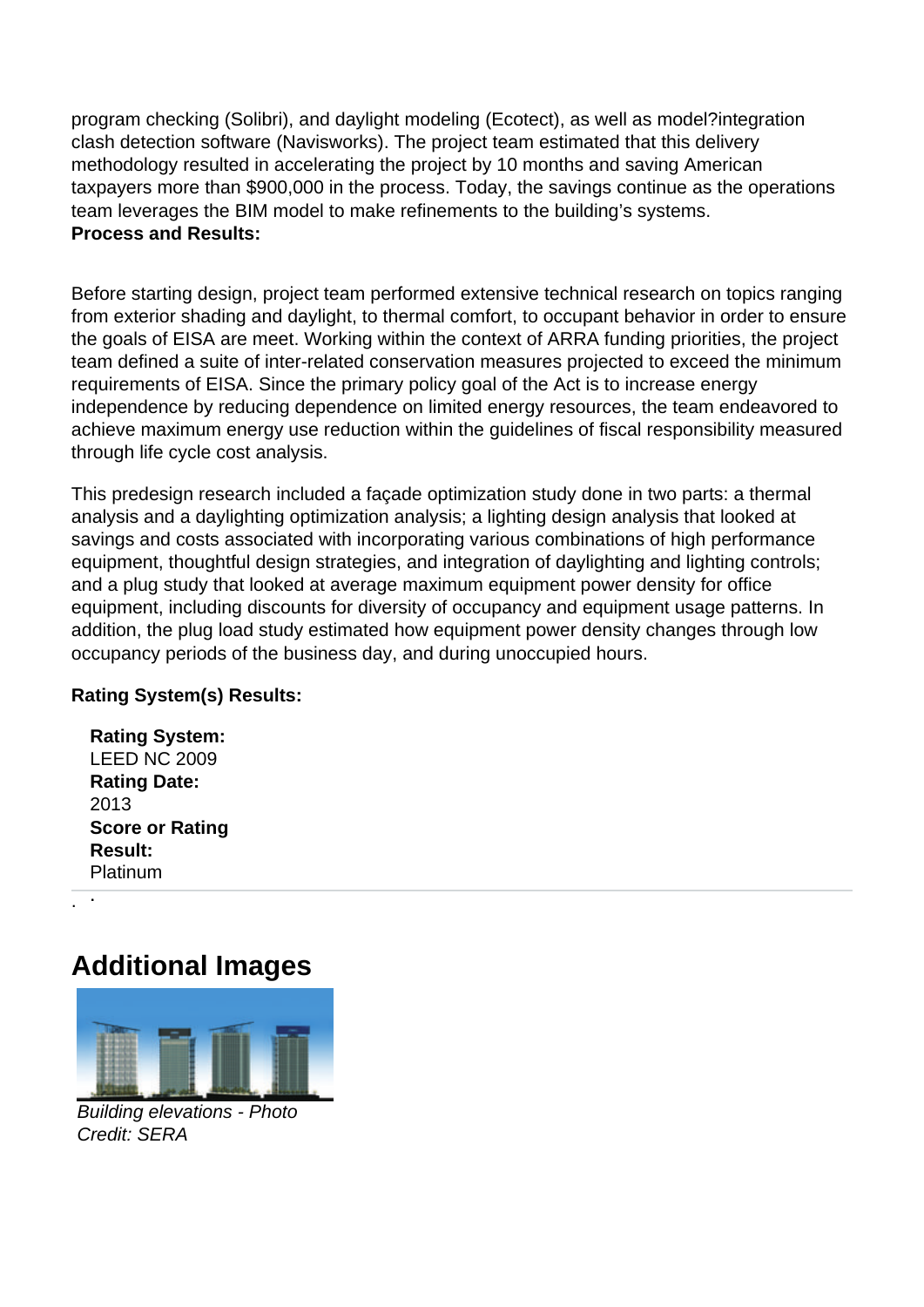

View from neighboring building, looking east - Photo Credit: Nic Lehoux



Site plan - Photo Credit: SERA



Entry plan - Photo Credit: **SERA**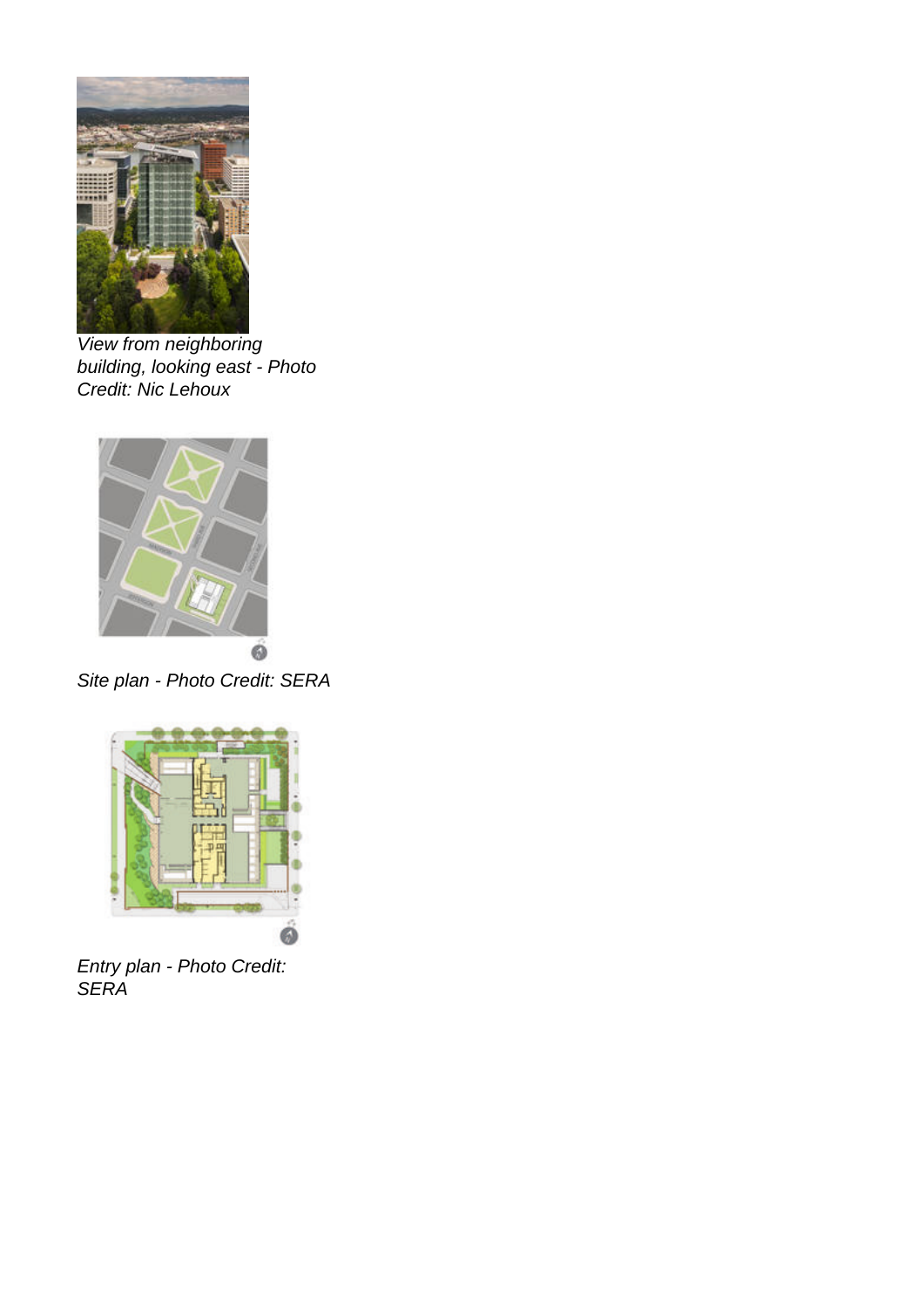

Typical tenant floorplan - Photo Credit: SERA



Exposed elements from the existing building were left intact to reveal building history. - Photo Credit: Nic Lehoux



Climbing vines offer seasonal interest, wildlife habitat and a visual cue of the government's commitment to greenbuilding. - Photo Credit: Nic Lehoux

# **Project Team and Contact Information**

**Primary Submission Contact: Shelby Schroeder**

**.**shelbys@serapdx.com .SERA Architects **.**338 NW 5th Ave. Portland Oregon 97209 .United States

.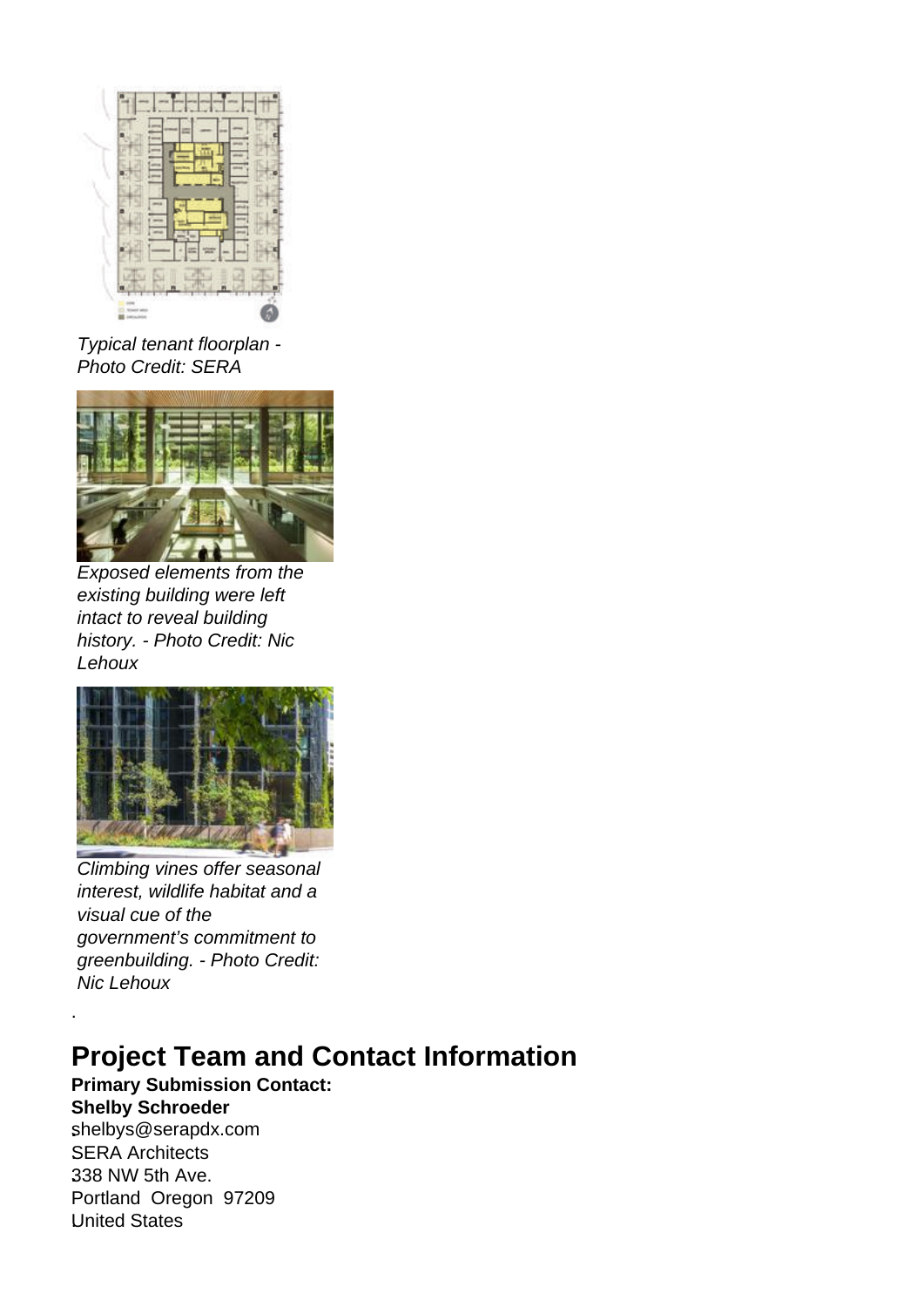#### **Project Architect (if different from submission contact): Don Eggleston .**done@serapdx.com

.SERA Architects **.**338 NW 5th Ave. Portland Oregon 97209 .United States **Project Team:** 

| <b>Role on Team</b>                   | <b>First</b><br><b>Name</b> | <b>Last Name</b> | <b>Company</b>                                         | <b>Location</b>          |
|---------------------------------------|-----------------------------|------------------|--------------------------------------------------------|--------------------------|
| <b>Contracting Officer</b>            | Patrick                     | <b>Brunner</b>   | <b>General Services</b><br>Administration<br>Region 10 | Auburn, WA               |
| <b>Principal in Charge</b>            | Don                         | Eggleston        | <b>SERA Architects</b>                                 | Portland, OR             |
| <b>Design Excellence</b><br>Architect | James                       | Cutler           | <b>Cutler Anderson</b><br><b>Architects</b>            | Bainbridge<br>Island, WA |
| <b>Project Manager</b>                | Paul                        | Witherspoon      | <b>General Services</b><br>Administration              | Auburn, WA               |
| <b>Project Manager</b>                | <b>Stuart</b>               | Colby            | <b>SERA Architects</b>                                 | Portland, OR             |
| <b>Project Manager</b>                | Jennifer                    | <b>Taylor</b>    | <b>SERA Architects</b>                                 | Portland, OR             |
| <b>Project Manager</b>                | Pat                         | Munter           | <b>Cutler Anderson</b><br><b>Architects</b>            | Bainbridge<br>Island, WA |
| <b>Project Architect</b>              | James                       | <b>Riley</b>     | <b>SERA Architects</b>                                 | Portland, OR             |
| <b>Associate Principal</b>            | Lisa                        | Petterson        | <b>SERA Architects</b>                                 | Portland, OR             |
| <b>Project Manager</b>                | <b>Suzanne</b>              | <b>Blair</b>     | <b>SERA Architects</b>                                 | Portland, OR             |
| Job Captain                           | Gauri                       | Rajbaidya        | <b>SERA Architects</b>                                 | Portland, OR             |
| <b>Structural Engineer</b>            | Nathan                      | Infraffea        | <b>KPFF Consulting</b><br>Engineers                    | Portland, OR             |
| <b>Structural Engineer</b>            | Erik                        | Kabusreiter      | <b>KPFF Consulting</b><br>Engineers                    | Portland, OR             |
| <b>Commissioning Agent</b>            | <b>Charles</b>              | Foreman          | Glumac                                                 | Portland, OR             |
| <b>Mechanical Engineer</b>            | Joe                         | Tai              | <b>Stantec</b>                                         | San<br>Francisco, CA     |
| <b>Electrical Engineer</b>            | <b>Scott</b>                | <b>Bevan</b>     | <b>PAE Consulting</b><br>Engineers                     | Portland, OR             |
| <b>Plumbing Design</b><br>Principal   | Jon                         | Gray             | Interface Engineering                                  | Portland, OR             |
| <b>Project Executive</b>              | <b>Matthew</b>              | <b>Braun</b>     | Howard S. Wright<br>Construction                       | Portland, OR             |
| <b>Project Executive</b>              | <b>Troy</b>                 | <b>Dickson</b>   | Howard S. Wright<br>Construction                       | Portland, OR             |